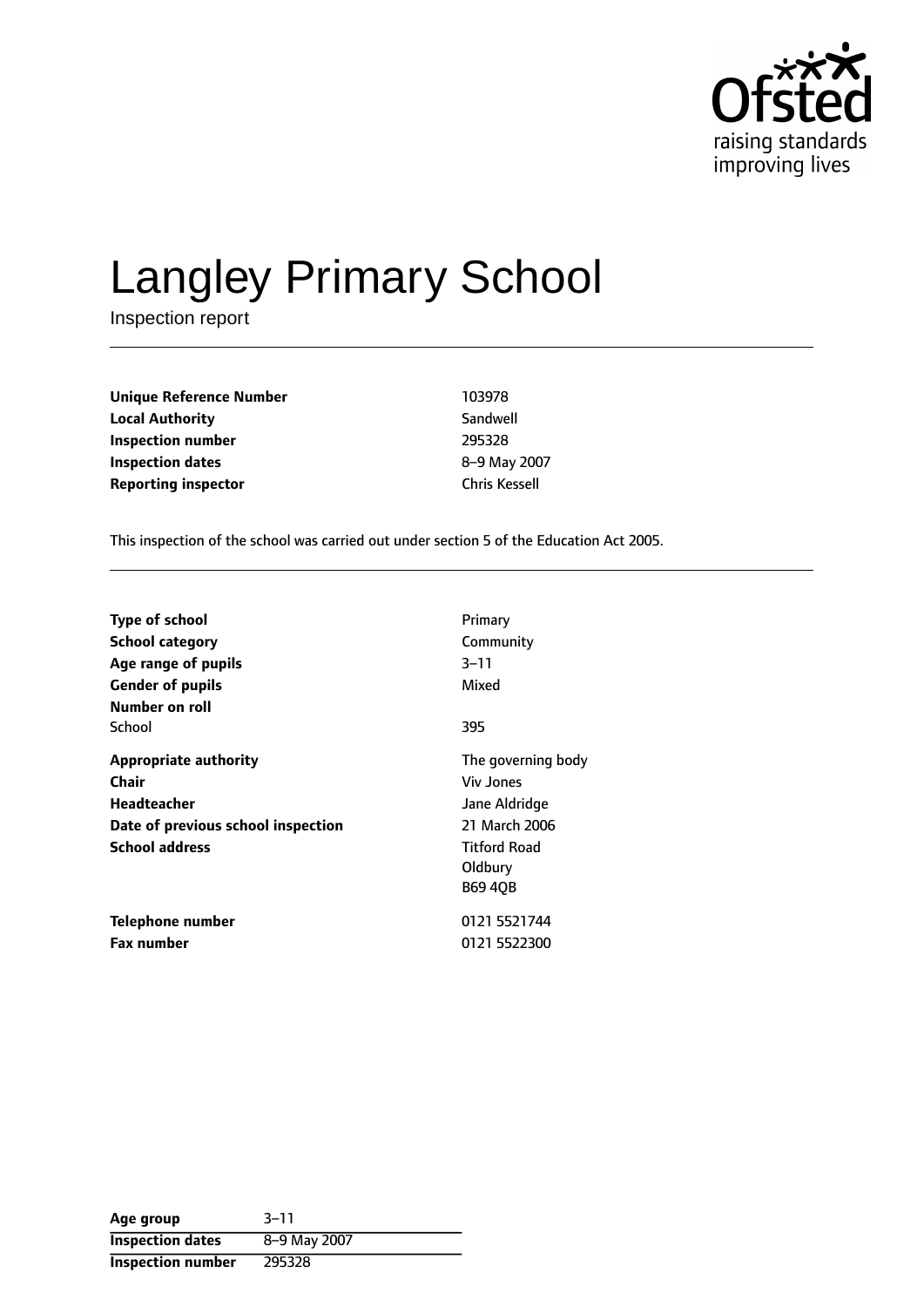.

© Crown copyright 2007

#### Website: www.ofsted.gov.uk

This document may be reproduced in whole or in part for non-commercial educational purposes, provided that the information quoted is reproduced without adaptation and the source and date of publication are stated.

Further copies of this report are obtainable from the school. Under the Education Act 2005, the school must provide a copy of this report free of charge to certain categories of people. A charge not exceeding the full cost of reproduction may be made for any other copies supplied.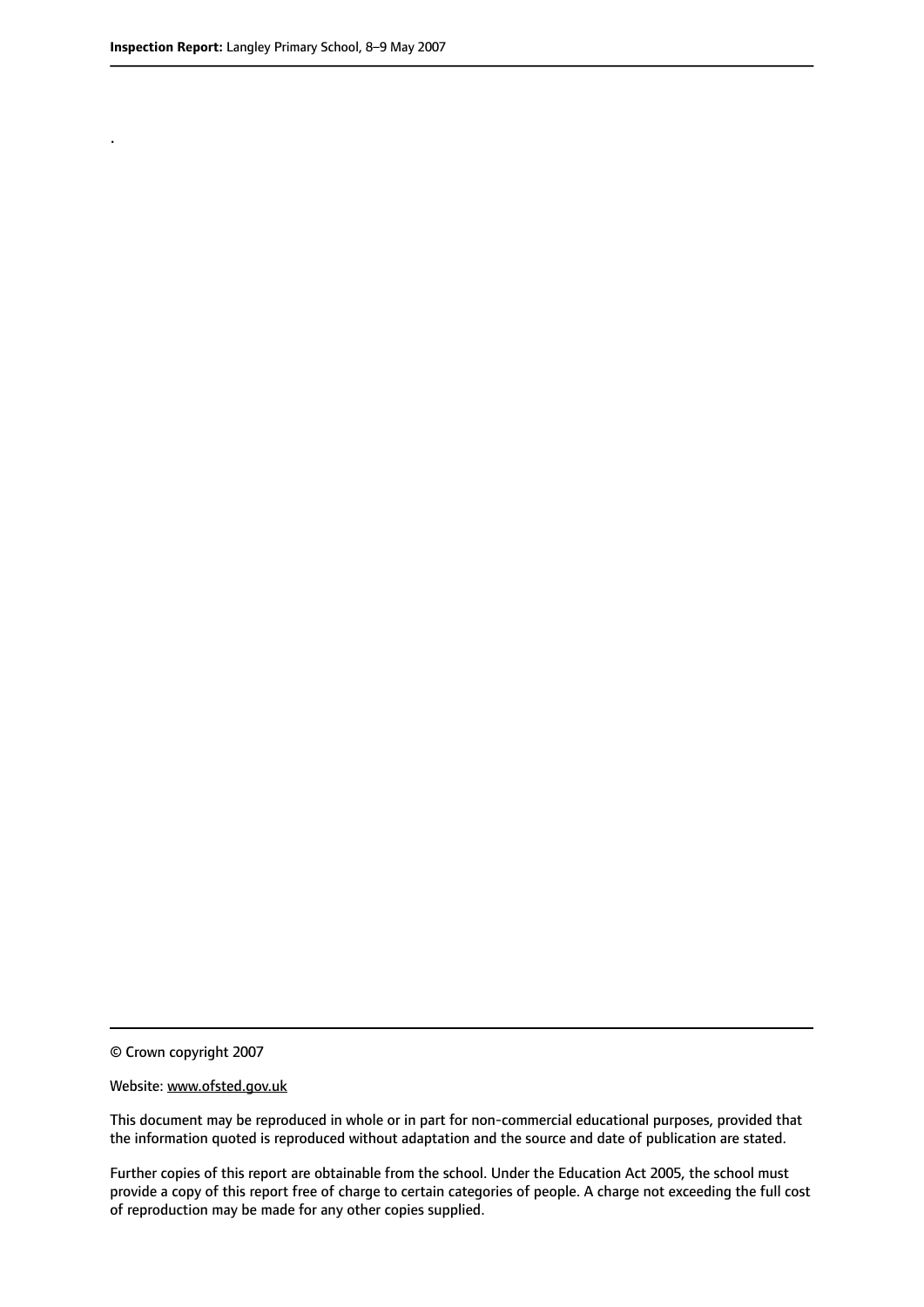## **Introduction**

The inspection was carried out by three Additional Inspectors.

#### **Description of the school**

Langley Primary is above average in size. The majority of pupils come from White British backgrounds but a number of minority ethnic groups are represented in the school. A significant number of pupils are at the early stages of learning English. The percentage of pupils eligible for free school meals is above average, as is the proportion with learning difficulties and disabilities.

There has been a significant number of staff changes at all levels over the last two years. When the school was inspected in March 2006, it was judged to require significant improvement in relation to achievement and standards, the quality of teaching and learning, and, identifying and addressing the needs of pupils with learning difficulties. It was given a Notice to Improve.

#### **Key for inspection grades**

| Outstanding  |
|--------------|
| Good         |
| Satisfactory |
| Inadequate   |
|              |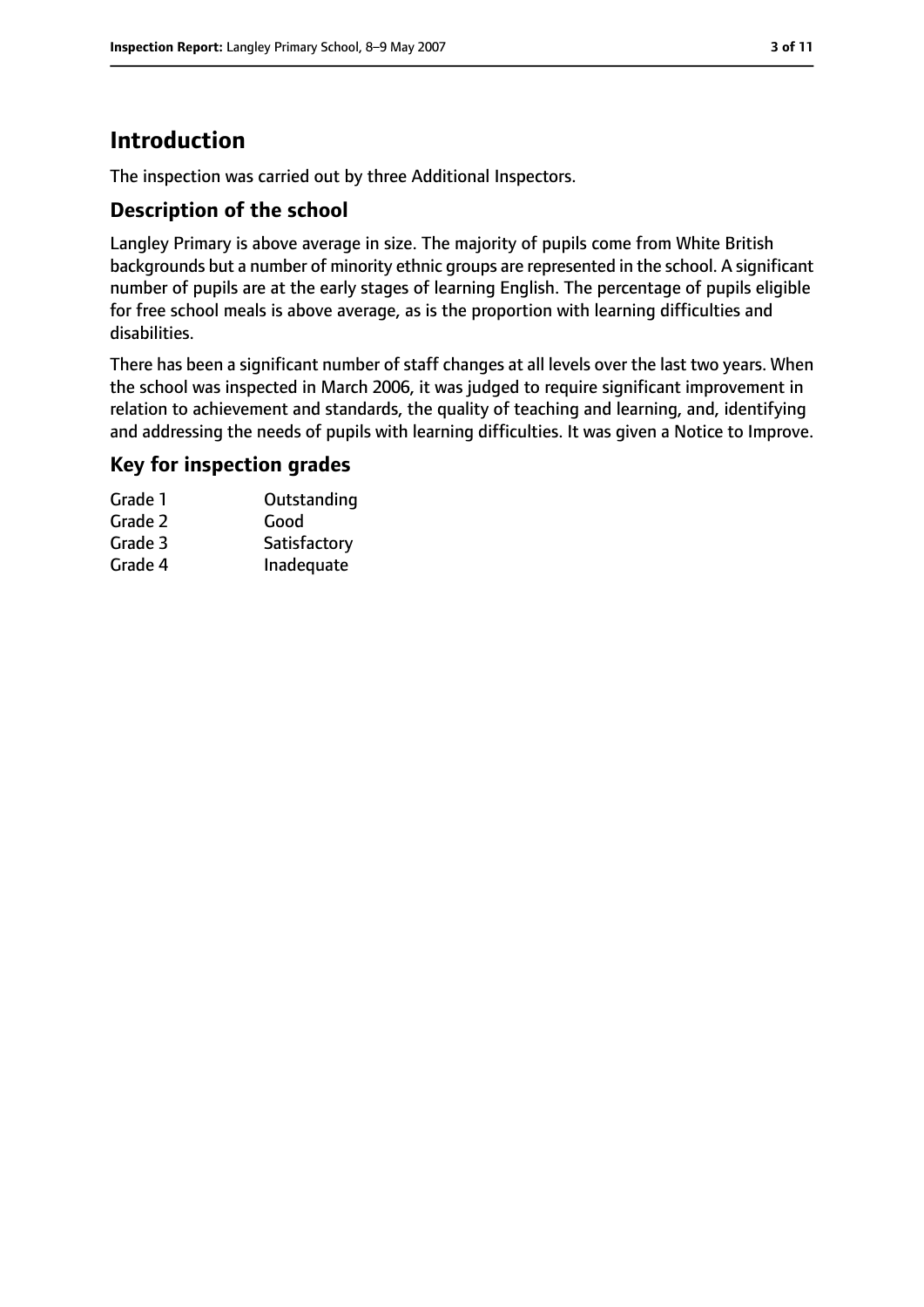## **Overall effectiveness of the school**

#### **Grade: 3**

In accordance with section 13 (5) of the Education Act 2005, Her Majesty's Chief Inspector is of the opinion that the school no longer requires significant improvement.

The school is now providing a satisfactory education for its pupils and is steadily improving. Much of this is the result of the good leadership and management of the headteacher. She has raised expectations and monitors the performance of pupils and staff rigorously. This has contributed significantly to the improvement in pupils' achievement and the quality of education provided by the school. There is still some way to go but, on the basis of what has already been done, the future looks promising. One parent summed this up by commenting, 'The encouragement my child now receives has led to a great improvement in their work.'

Pupils' achievement is satisfactory. In a school with a history of underachievement, this is a great stride forward. Standards in Year 6 are below average because of underachievement in the past, although many pupils have made good progress over the last year. Although pupils are making at least satisfactory progress now as they move up through the school, there is disparity between the standards reached by different groups of pupils. Most noticeably, boys and Pakistani pupils at the end of Year 2 are not attaining as highly as other groups in their classes. Writing is the weakest element of English through the school.

Pupils now make better progress overall because the quality of teaching hasimproved. Currently it is satisfactory and inadequate teaching has been eradicated. Despite good teaching in many year groups, there are still a number of classes where teaching is satisfactory because teachers' expectations are not high enough or insufficient attention is paid to the pupils' wide range of ability.

Children make satisfactory progress through the Nursery and Reception classes as a result of sound provision. The youngest children work and play together well and the Foundation Stage is particularly good at developing children's social skills. Aspects of the school's satisfactory curriculum contribute effectively to pupils' personal development and well-being which have improved since the last inspection and are good. Pupils are welcoming and keen to learn. 'Hello, how are you?' and 'What are you doing?' accompanied by a big grin is a typical welcome for visitors.

The care, guidance and support for pupils are satisfactory overall and the pastoral care for pupils is good. Pupils feel safe at school and know that there is always an adult, such as the learning mentor or deputy headteacher, who they can turn to if there is a problem. Academic guidance has many strong features but there are inconsistencies in teachers' marking which means that not all pupils receive sufficient advice on how to improve their work or move on to the next stages of learning. The provision and support for pupils with learning difficulties are well organised and are now satisfactory. They have improved significantly since the school's last inspection when they were identified as weaknesses.

Leadership and management are satisfactory. The headteacher receives good support from the school's deputy headteacher and they have already forged an effective partnership that is benefiting the school. Many middle managers are new to their roles. Improvements since the school's last inspection, particularly in pupils' achievement and the quality of teaching, indicate that the school has a good capacity to improve further. The local authority has also played an important role in helping to improve the school.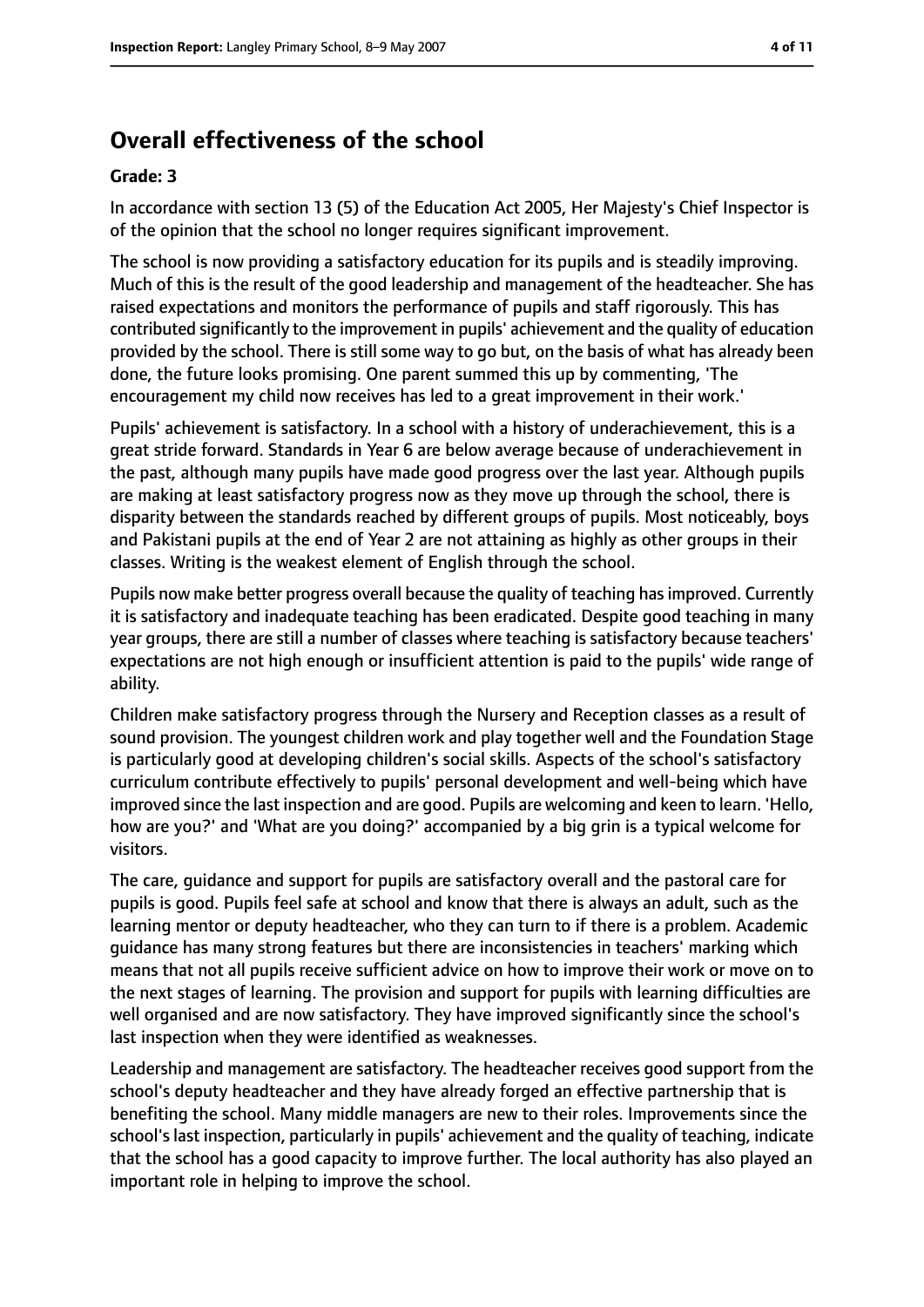### **What the school should do to improve further**

- Improve the less effective teaching to the levels of the best, particularly in the attention given to all pupils' needs, so that all pupils achieve well.
- Improve standards for those groups of pupils who do not reach the same levels as their classmates as well as improving all pupils' writing.
- Ensure that all pupils receive high quality academic guidance through marking, telling them how to improve their performance. A small proportion of the schools whose overall effectiveness is judged satisfactory, but which have areas of underperformance, will receive a monitoring visit by an Ofsted inspector before their next section 5 inspection.

## **Achievement and standards**

#### **Grade: 3**

Achievement is satisfactory although standards are below average. Pupils are now making better progress than they were. In classes where teaching is more effective, progress is often good, for example, in Years 5 and 6. Because of previous underachievement in many year groups, school data indicates that standards are likely to be variable over the next few years as a result of the 'catching up' that has to be done. There is, however, an improving picture.

Children start the Nursery with attainment that is below that expected for their age. A small minority of children join with weak communication and social skills. Children get a good start to school in the Nursery and settle in well. They make good progress, particularly in developing their personal and social skills. Progress in Reception is satisfactory and, by the time children start Year 1, they reach the expected levels in most aspects of their learning with the exception of their communication, language and literacy skills. The 2006 Year 2 assessments showed that standards were average in reading, writing and mathematics. This is an improvement on the previous year. Standards reached by Year 6 pupils in 2006 were below average overall in English, mathematics and science. School data indicates that the pupils made satisfactory progress in relation to their starting points in Year 3. Across the school, writing is the weakest element of English and the school has introduced a number of good strategies to address this, although it is too early to judge their overall impact.

Pupils' progress is monitored rigorously against challenging targets. This ensures that all groups, including those at the early stages of learning English, make at least satisfactory progress. The school's provision for pupils with learning difficulties has improved significantly since the last inspection. This enables them to make at least satisfactory progress against their starting points.

## **Personal development and well-being**

#### **Grade: 2**

Pupils' spiritual, social, moral and cultural development is good and reflected in the good relationships through the school and the respect pupils show for everyone regardless of their race or faith. Members of the school council are proud of the role they play in school decisions and in collecting the views of fellow pupils. They effectively contribute to making a difference in the school and wider community. Pupils enjoy working cooperatively and sharing ideas. For example, Year 1 pupils sensibly discussed what plants need to enable them to grow before planting their own seeds.

Behaviour in class and around school is good and has improved since the last inspection. This is also the view of the pupils. The work of the learning mentor has had a positive effect on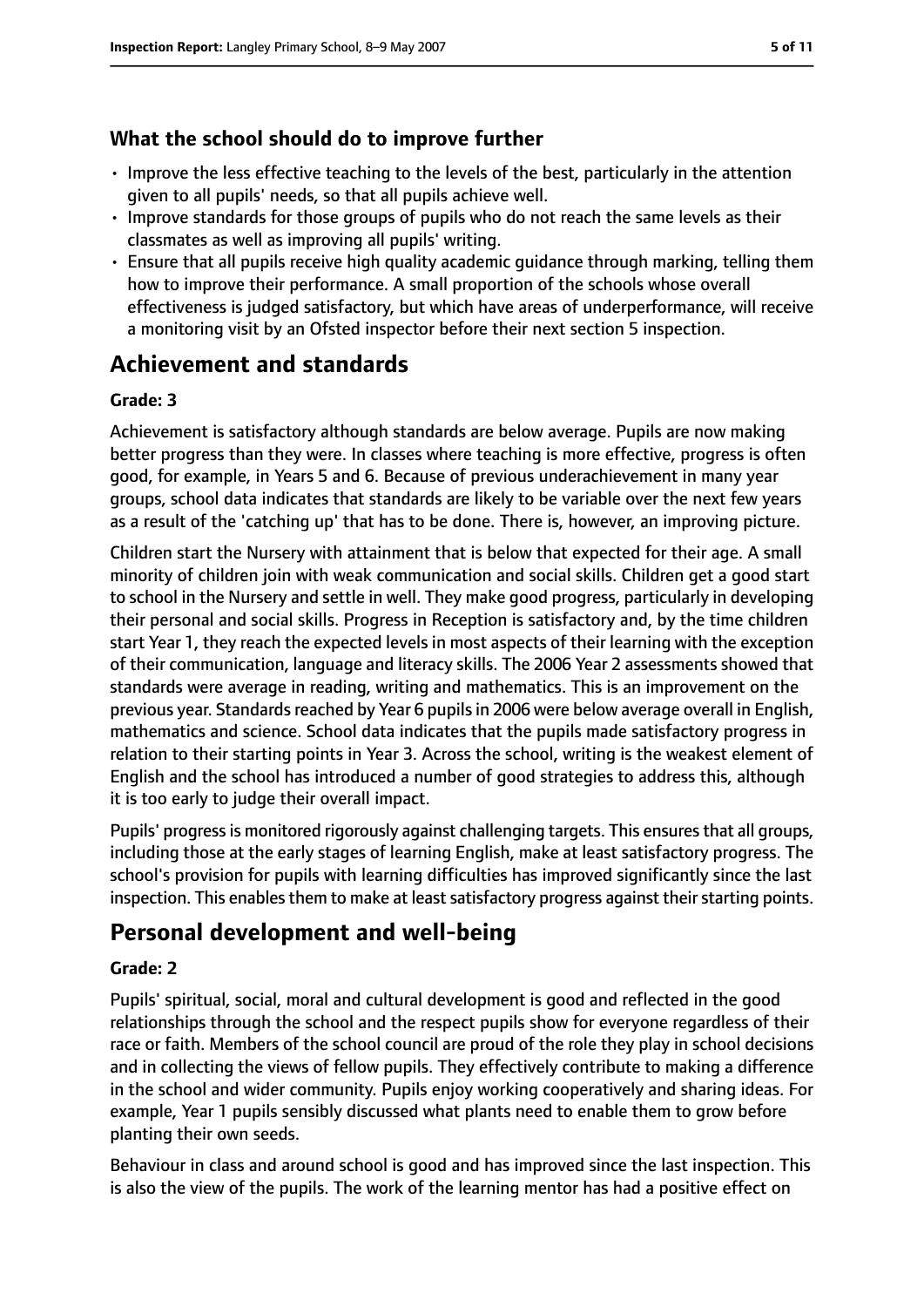improving the behaviour of pupils. Rigorous systems to monitor and improve attendance have been effective, with attendance rates now being around the level found nationally. Pupils have positive attitudes towards their school work. They enjoy lessons and regard learning as 'fun'. Pupils have a good awareness of the need to lead a healthy lifestyle and play and work together safely. They are satisfactorily prepared for the next stage of their education.

# **Quality of provision**

#### **Teaching and learning**

#### **Grade: 3**

Teaching is satisfactory and pupils are making better progress than at the time of the last inspection. The proportion of good teaching that enables pupils to make good progress is steadily improving. This is a result of the headteacher's high expectations of staff and rigorous monitoring of teaching. The best lessons successfully cater for the wide range of individual needs found in each class because lessons are planned effectively. Teachers in these lessons are very aware of their pupils' potential and strive to ensure that their needs are fulfilled. Despite a rapidly improving picture, a significant minority of lessons are still satisfactory. Although most of these lessons are planned to meet the needs of all pupils, higher attaining pupils are not always challenged effectively and a few are not sufficiently engaged. Where teaching is satisfactory, teachers' expectations are generally lower, and learning does not move along at such a lively pace. The pupils love to learn and, when given the right opportunities and appropriate challenge, do well in lessons.

#### **Curriculum and other activities**

#### **Grade: 3**

As with other aspects of provision, the curriculum is steadily improving. It has a number of good features such as its additional activities and a good range of after-school clubs. Sporting activities contribute well to the pupils developing active and healthy lifestyles, whilst residential visits and trips into the local community add another dimension to the development of their social skills. Year 6 pupils spoke very fondly of a visit to Weston-super-Mare and the opportunities it provided for team building and working together. Year 2 pupils were very excited about their visit to a local church.

The Foundation Stage curriculum is satisfactory and improving. Considerable work has been undertaken to improve the development of children's communication and literacy skills in the Reception classes, although it is too early to see any impact in their achievement. The curriculum for all years is planned appropriately to ensure a balance of subjects, but pupils' writing skills are not always sufficiently developed and extended through other subjects.

#### **Care, guidance and support**

#### **Grade: 3**

The care, guidance and support provided for pupils are satisfactory. There are a number of strengths. Many pupils receive good academic guidance particularly in Years 5 and 6. The teachers ensure that pupils are provided with good information on how to reach their academic targets and the learning mentor also gives a number of pupils effective additional support. However, good academic guidance is not consistent through the school. There are shortcomings in teachers' marking. Not all pupils are receiving clear information on how to improve their work and move to the next stages of learning. Good links with parents and outside agencies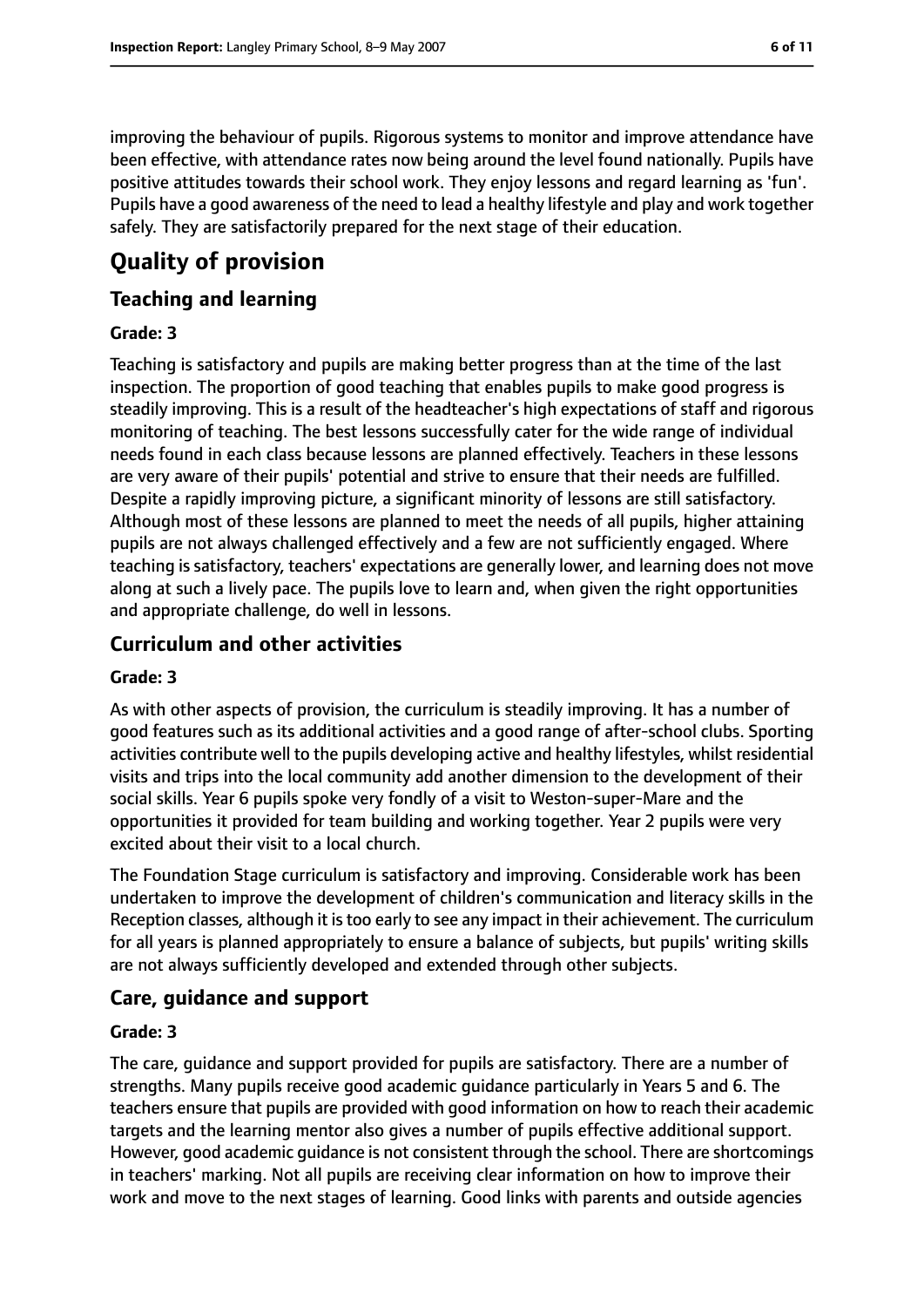safeguard the most vulnerable pupils including those with learning difficulties. Child protection and health and safety procedures are robust and reviewed frequently.

## **Leadership and management**

#### **Grade: 3**

The headteacher's good leadership and management have brought rigour and accountability to the school. This has led to the school moving forward in the right direction and pupils getting a better education. Improvement since the last inspection has been good. The headteacher has a very clear understanding of the school's strengths and areas for development. Despite many staff changes over the last few years, there is a clear sense of purpose about the school and a pride in what is being achieved. The vast majority of parents are very supportive of the school and appreciate the 'friendly and professional' approach of the staff and the 'welcoming atmosphere'. The new deputy headteacher is making his mark and has the same aspirations for the school asthe headteacher. Staff appreciate having leaders who are supportive and ambitious for the school. The development of middle managers is a priority. Many are new to their post and developing their roles but have 'caught' the headteacher's infectious enthusiasm.

Governance is satisfactory. The strong chair is moving the governing body forward, particularly in keeping the school on track and monitoring the progress that pupils are making. However, many governors are new to post and a training programme has been established to support their development.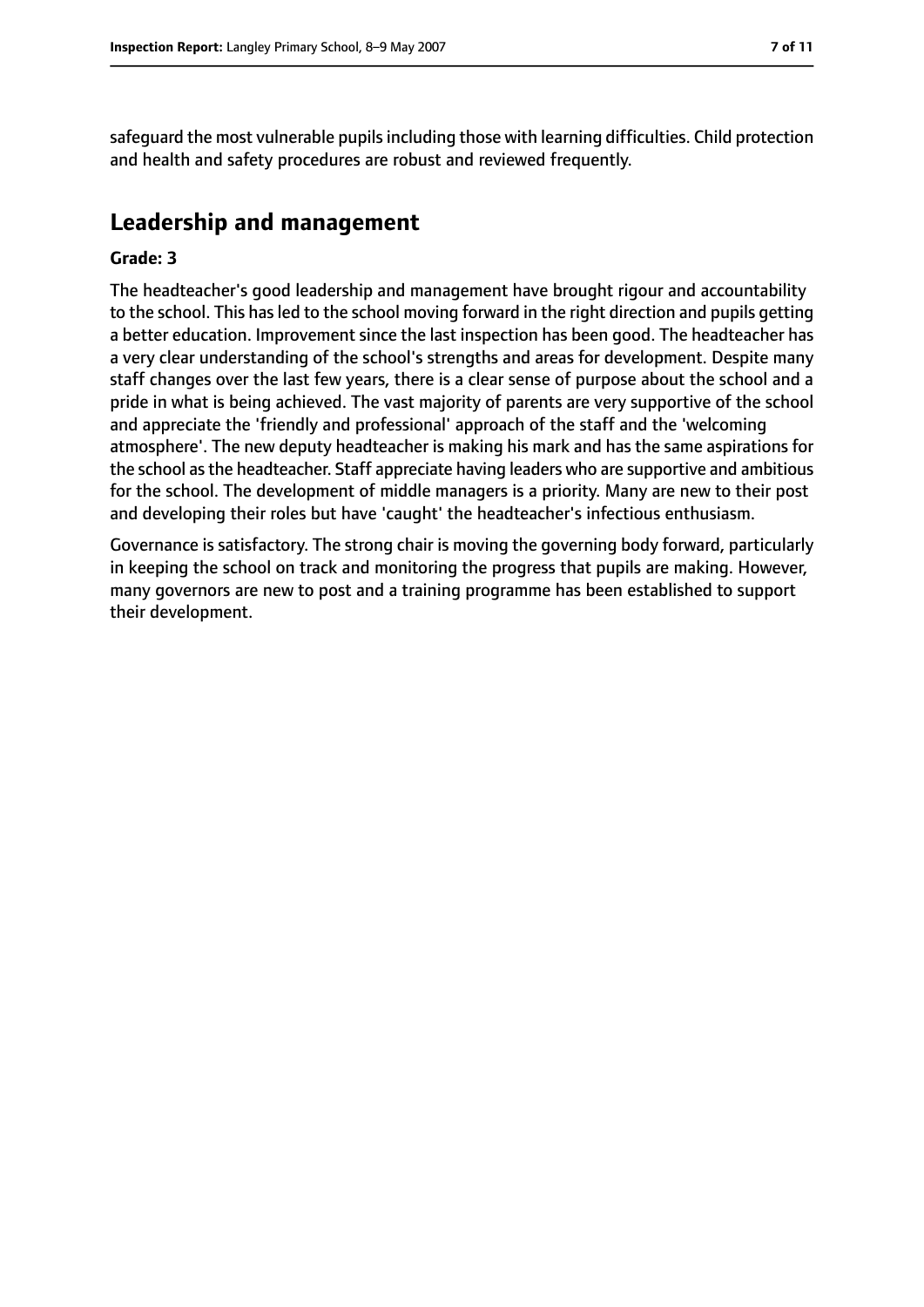**Any complaints about the inspection or the report should be made following the procedures set out in the guidance 'Complaints about school inspection', which is available from Ofsted's website: www.ofsted.gov.uk.**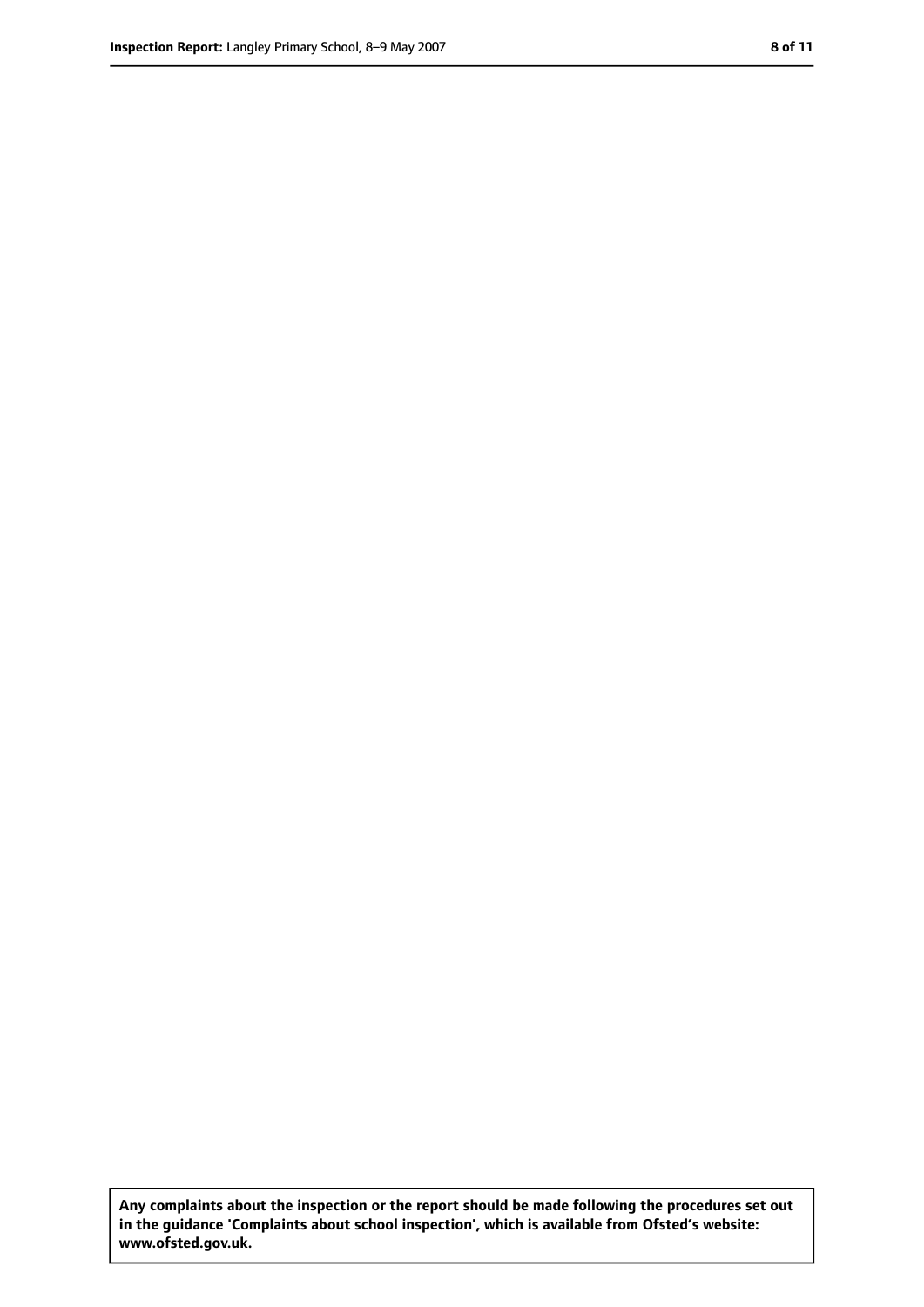#### **Annex A**

# **Inspection judgements**

| Key to judgements: grade 1 is outstanding, grade 2 good, grade 3 satisfactory, and grade 4 $\,$ | <b>School</b>  |
|-------------------------------------------------------------------------------------------------|----------------|
| inadequate                                                                                      | <b>Overall</b> |

## **Overall effectiveness**

| How effective, efficient and inclusive is the provision of education, integrated<br>care and any extended services in meeting the needs of learners? |     |
|------------------------------------------------------------------------------------------------------------------------------------------------------|-----|
| How well does the school work in partnership with others to promote learners'<br>well-being?                                                         |     |
| The quality and standards in the Foundation Stage                                                                                                    |     |
| The effectiveness of the school's self-evaluation                                                                                                    |     |
| The capacity to make any necessary improvements                                                                                                      |     |
| Effective steps have been taken to promote improvement since the last<br>inspection                                                                  | Yes |

### **Achievement and standards**

| How well do learners achieve?                                                                               |  |
|-------------------------------------------------------------------------------------------------------------|--|
| The standards <sup>1</sup> reached by learners                                                              |  |
| How well learners make progress, taking account of any significant variations between<br>groups of learners |  |
| How well learners with learning difficulties and disabilities make progress                                 |  |

### **Personal development and well-being**

| How good is the overall personal development and well-being of the<br>learners?                                  |  |
|------------------------------------------------------------------------------------------------------------------|--|
| The extent of learners' spiritual, moral, social and cultural development                                        |  |
| The behaviour of learners                                                                                        |  |
| The attendance of learners                                                                                       |  |
| How well learners enjoy their education                                                                          |  |
| The extent to which learners adopt safe practices                                                                |  |
| The extent to which learners adopt healthy lifestyles                                                            |  |
| The extent to which learners make a positive contribution to the community                                       |  |
| How well learners develop workplace and other skills that will contribute to<br>their future economic well-being |  |

## **The quality of provision**

| How effective are teaching and learning in meeting the full range of the<br>learners' needs?          |  |
|-------------------------------------------------------------------------------------------------------|--|
| How well do the curriculum and other activities meet the range of needs<br>and interests of learners? |  |
| How well are learners cared for, guided and supported?                                                |  |

 $^1$  Grade 1 - Exceptionally and consistently high; Grade 2 - Generally above average with none significantly below average; Grade 3 - Broadly average to below average; Grade 4 - Exceptionally low.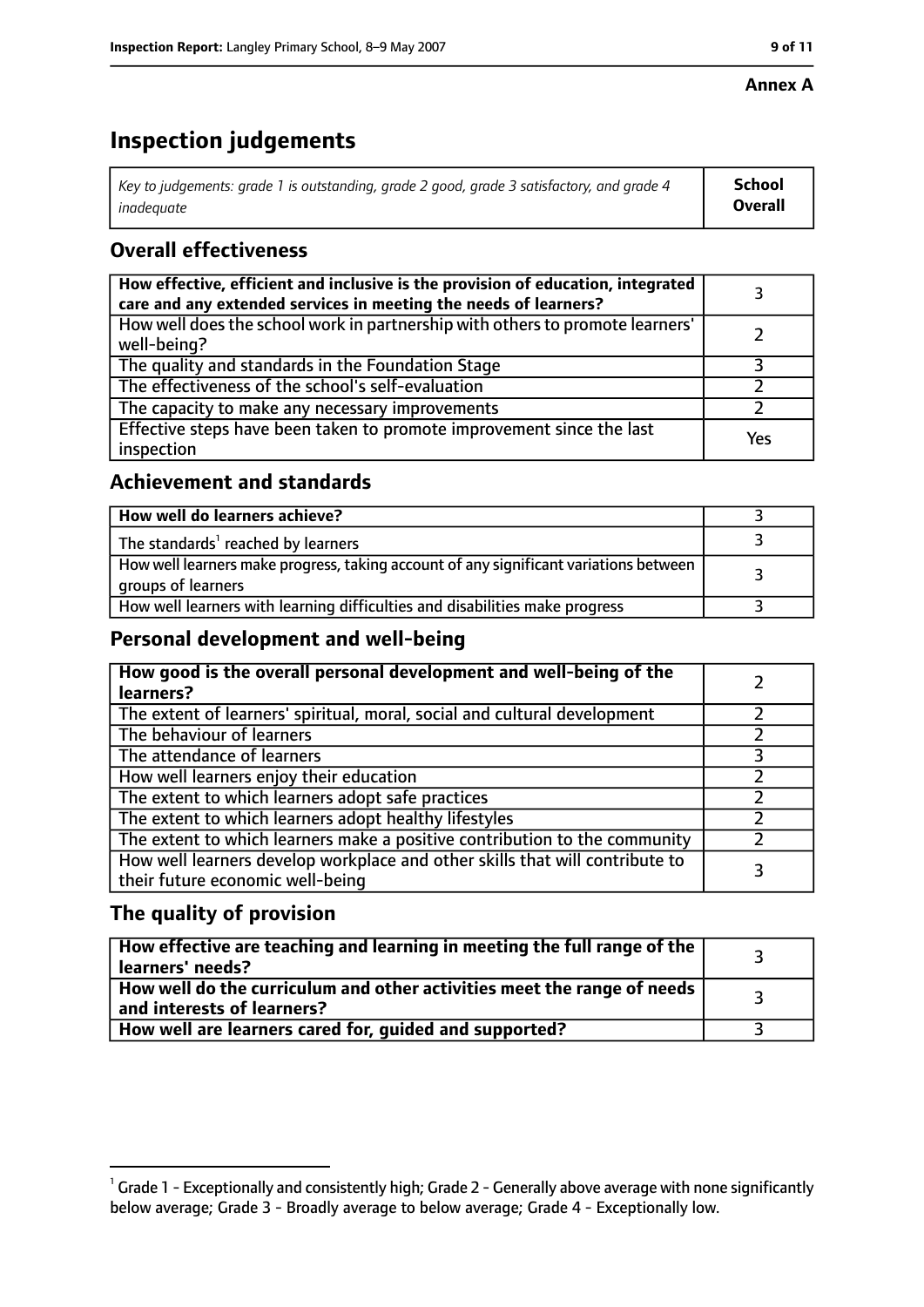# **Leadership and management**

| How effective are leadership and management in raising achievement<br>and supporting all learners?                                              | 3   |
|-------------------------------------------------------------------------------------------------------------------------------------------------|-----|
| How effectively leaders and managers at all levels set clear direction leading<br>to improvement and promote high quality of care and education |     |
| How effectively performance is monitored, evaluated and improved to meet<br>challenging targets                                                 |     |
| How well equality of opportunity is promoted and discrimination tackled so<br>that all learners achieve as well as they can                     | 3   |
| How effectively and efficiently resources, including staff, are deployed to<br>achieve value for money                                          | 3   |
| The extent to which governors and other supervisory boards discharge their<br>responsibilities                                                  | 3   |
| Do procedures for safequarding learners meet current government<br>requirements?                                                                | Yes |
| Does this school require special measures?                                                                                                      | No  |
| Does this school require a notice to improve?                                                                                                   | No  |